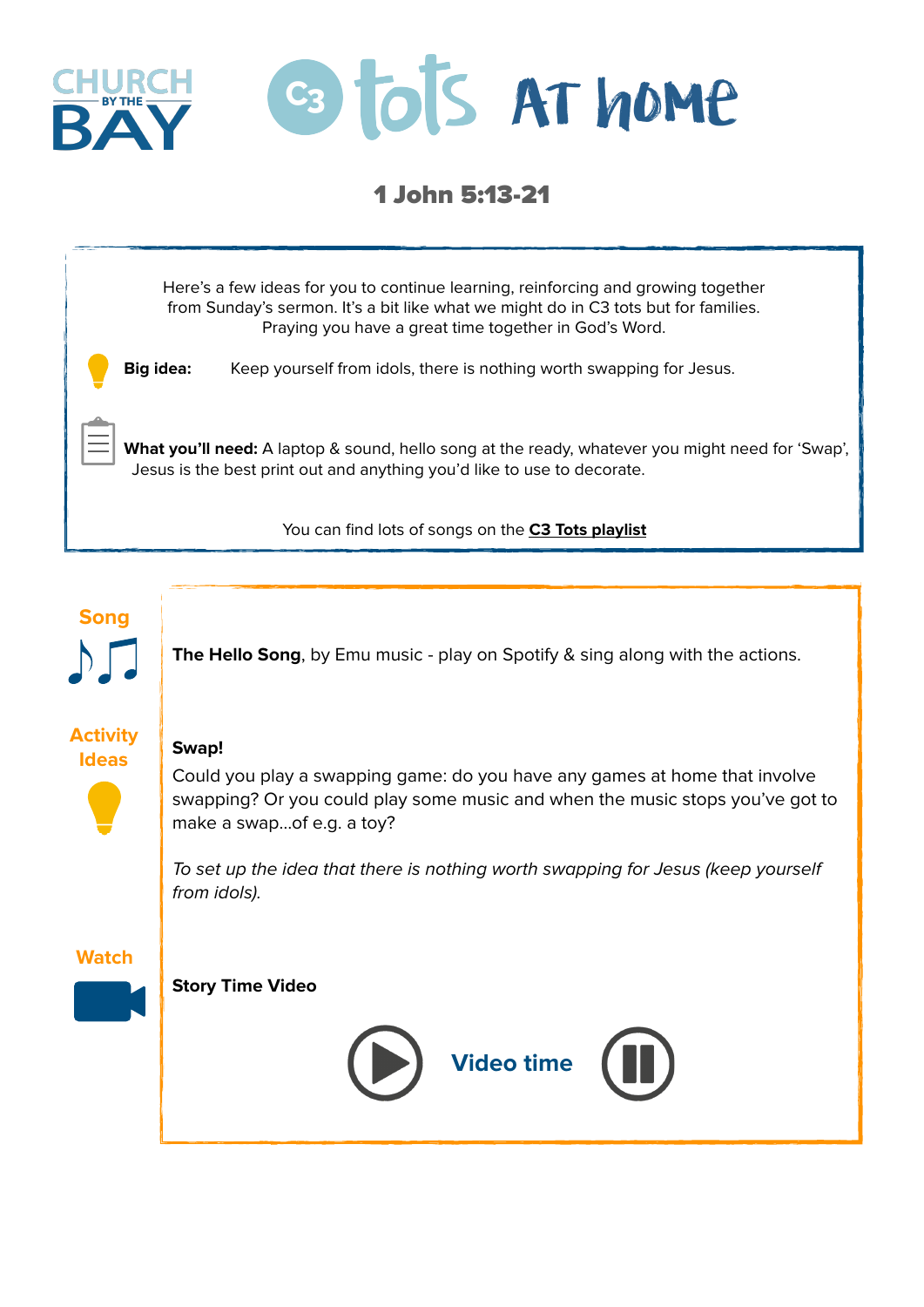

## **Jesus is the best crown craft**

Colour in, decorate & stick somewhere to help you remember: Jesus is the best, there is nothing worth swapping for Jesus.

**Ideas**  $\mathcal{M}$ 

**Song**<br>Ideas You could play the C3 Tots playlist while crafting!